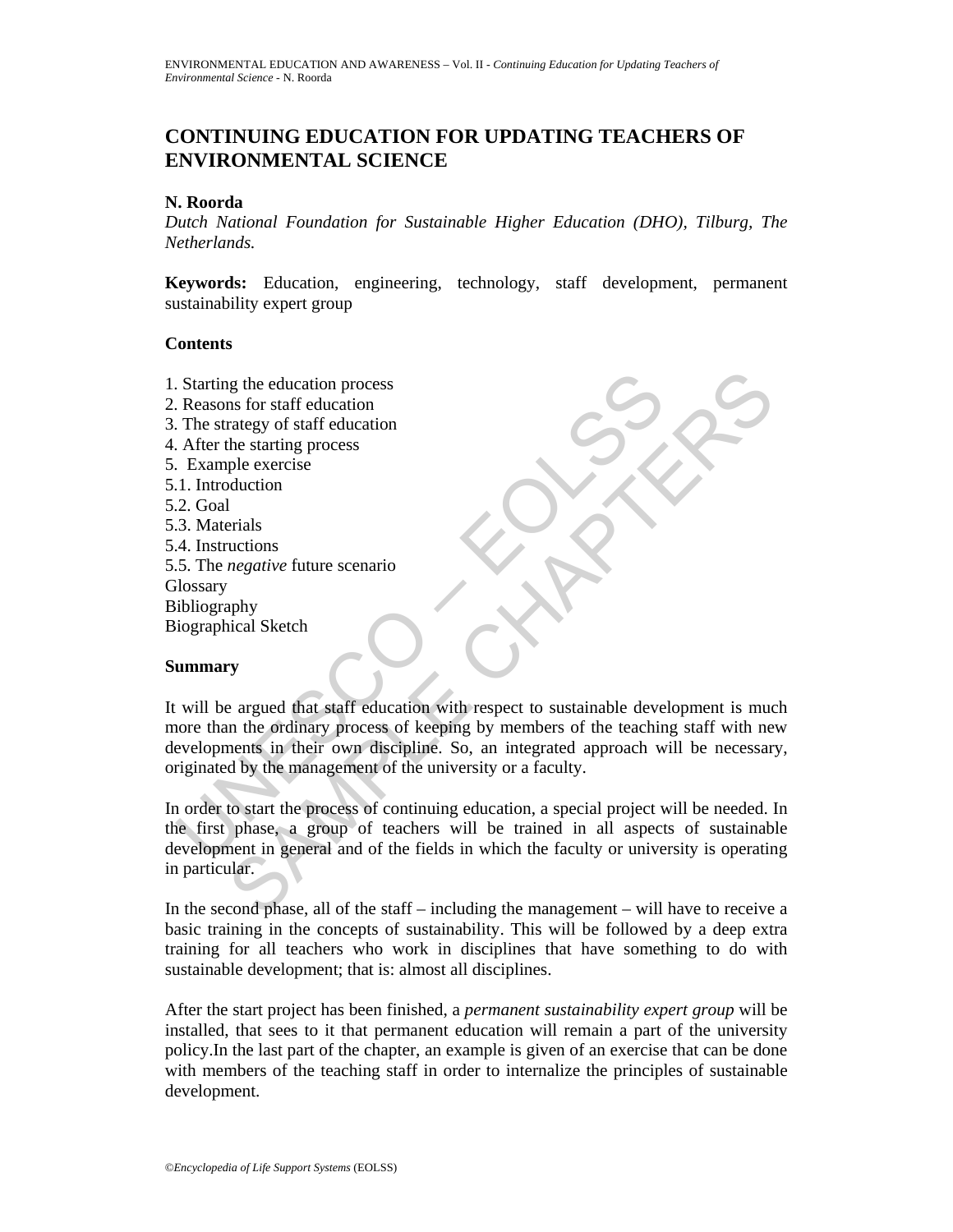#### **1. Starting the Education Process**

Article 3 of the Copernicus Charter (1993) states, that universities shall provide training to the teaching staff and the rest of the personnel. So, all universities that have signed the Charter have obliged themselves to do that, and that's great. But in what way should this be done? In this chapter, a few things will be said about this.

Continuing education of the teaching staff consists of two main parts:

- •A starting project;
- Just going on after the starting project is completed.

Now, going on after the starting project has been done is easy: you just follow the lines you used in the starting project, and see to it that the knowledge and experience of the staff remains up to date.

The main problem is therefore: how do you get started?

or used in the starting project, and see to it that the knowledge and caff remains up to date.<br>
The main problem is therefore: how do you get started?<br>
The main problem is therefore: how do you get started?<br>
The main probl I in the starting project, and see to it that the knowledge and experience of th<br>ains up to date.<br>
1 problem is therefore: how do you get started?<br>
1 problem is therefore: how do you get started?<br>
1 problem is therefore: h In a university, usually most of the staff members don't know very much about sustainable development in general and about sustainable aspects of their own specialism (sustainable economics, technology, etc.). So, in many cases there is a mountain to be climbed. This is not something you start on a Monday and finish on the Wednesday following; it requires a strategy. This strategy should, of course, start with the question: why do you need staff education in sustainable development (besides having signed the Copernicus Charter)?

## **2. Reasons for Staff Education**

Educating the teaching staff with respect to sustainable development is vital for the introduction of sustainability in university courses, because of two reasons:

- 1. There is a lot of theoretical information and practical skills to be learned about aspects of sustainable development. Of course it belongs to the natural duties of a teacher to keep his/her specialism updated; but the enlargement of the knowledge about sustainable subjects goes far beyond this normal task, and cannot be done by individual teachers without help.
- 2. Perhaps even more important than enlarging knowledge and skills, of teachers as well as of students, is the need to internalize sustainability. Sustainable development is primarily a matter of *thinking* in other patterns, of getting a new kind of intuition. If you want the teachers to be able to realize this in the minds of the students, then it is necessary first to realize the same in the minds of the teachers themselves; otherwise they will just not be convincing.

#### *Example: an exercise for teachers to internalize sustainability*

As an illustration of the tools that can be used to achieve this second goal (internalizing sustainability), an example of an exercise is given at the end of this chapter. The exercise has been tried out; it appeared to have a rather strong impact on the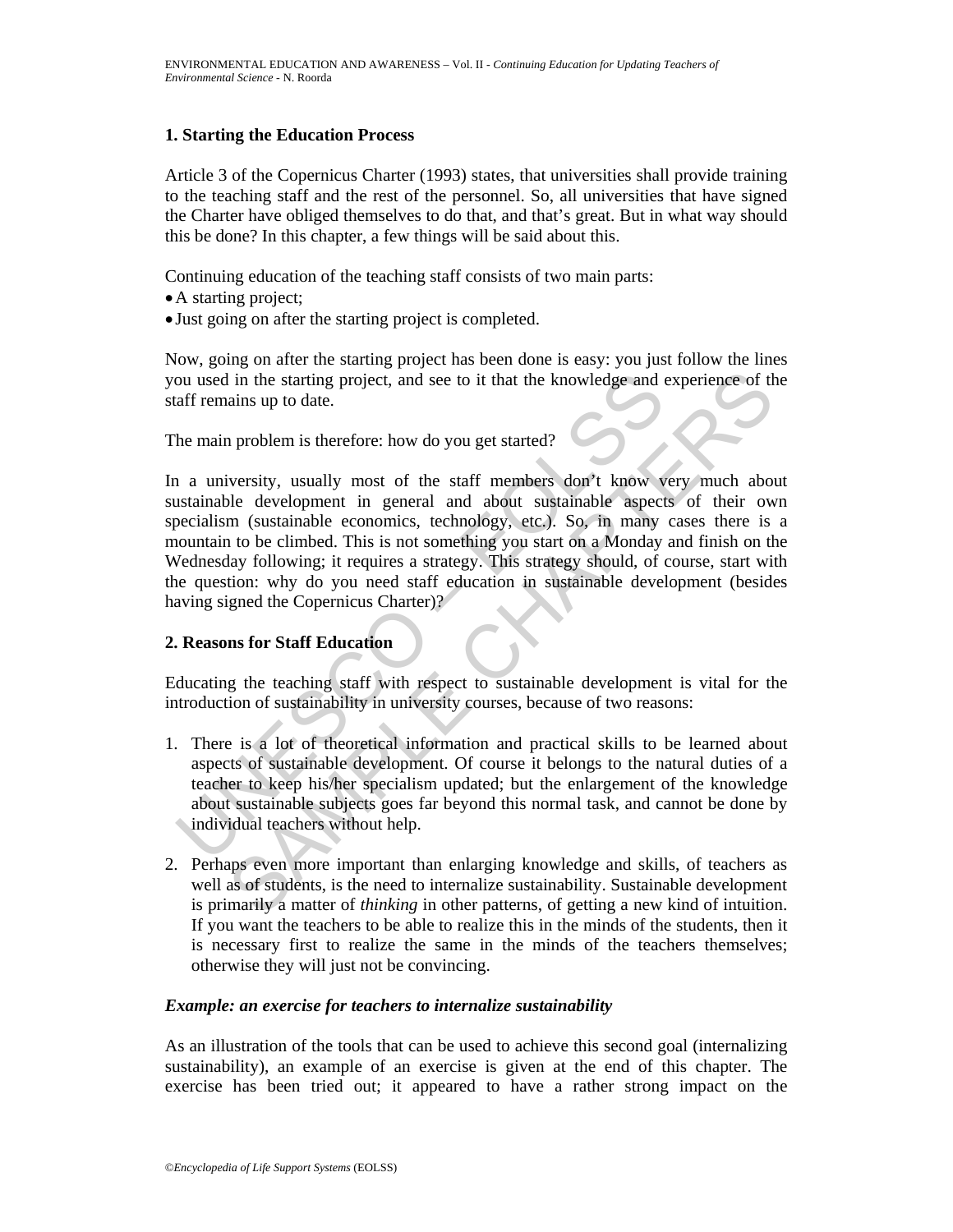participants. (Probably it would not be a good idea to do it with students.)

One of the reactions on the so called "negative scenario" (see the exercise) was: "Oh come on … this can't be realistic! It can't be *that* bad." In reaction, a graph was shown for which the data are derived from Meadows (1991). This graph of course is based on a number of assumptions and theoretical models, so it doesn't absolutely prove anything. But at least it makes clear that a very negative scenario is not completely unthinkable, if global policies are not altered rather drastically.

### **3. The Strategy of Staff Education**

Imagine, for instance, a typical university faculty consisting of, say, 350 people: a large group to educate.

Probably, not every member of the staff will have to become an expert in sustainable subjects. But still there are many people who have to learn something. To achieve this, a snowball strategy can be effective.

### *Step 1: Project team*

roup to educate.<br>
robably, not every member of the staff will have to become an exp<br>
blyects. But still there are many people who have to learn something.<br> *i*<br> *nowball strategy* can be effective.<br> *tep 1: Project team*<br> educate.<br>
, not every member of the staff will have to become an expert in sustainable <br>
But still there are many people who have to learn something. To achieve this,<br>
strategy can be effective.<br> **Project team**<br>
irst phase In the first phase, a project team is formed in which perhaps 10 or 20 teachers participate. These *key teachers,* each representing one of the Faculty courses, receive a very thorough training program, which takes them one to two days a week during a couple of years. In the end, they will be experts in sustainable development in general, and in some specialist sustainable subjects.

Their training program should consist of three elements:

- a **general track**, which they follow together. Many subjects are to be treated. For instance:
- sustainable development as an ideal;
- sustainable economics and policies;
- basic environmental knowledge;
- legal aspects;
- technological subjects, like Life Cycle Assessment (LCA) and Design for Environment (DFE).
- a **specialist track**, which is an individual program for each. The contents depend on the course that is represented by the teacher, in order to enable him/her optimally to introduce the subject in the staff of their courses and function as a teacher for their colleagues.
- **practical experience**. For this, all teachers are seconded to some company (for instance, an industrial company or a local government) in which they participate in sustainability projects for some time; this can be compared with the traineeship of the students.

In order to make this program effective, one or more experts in relevant sustainability subjects are needed: they should coordinate the project and design the curriculum the teachers are to follow. Besides, many of the theoretical subjects can be presented by a lot of experts coming from industry etcetera, in order to ensure that the information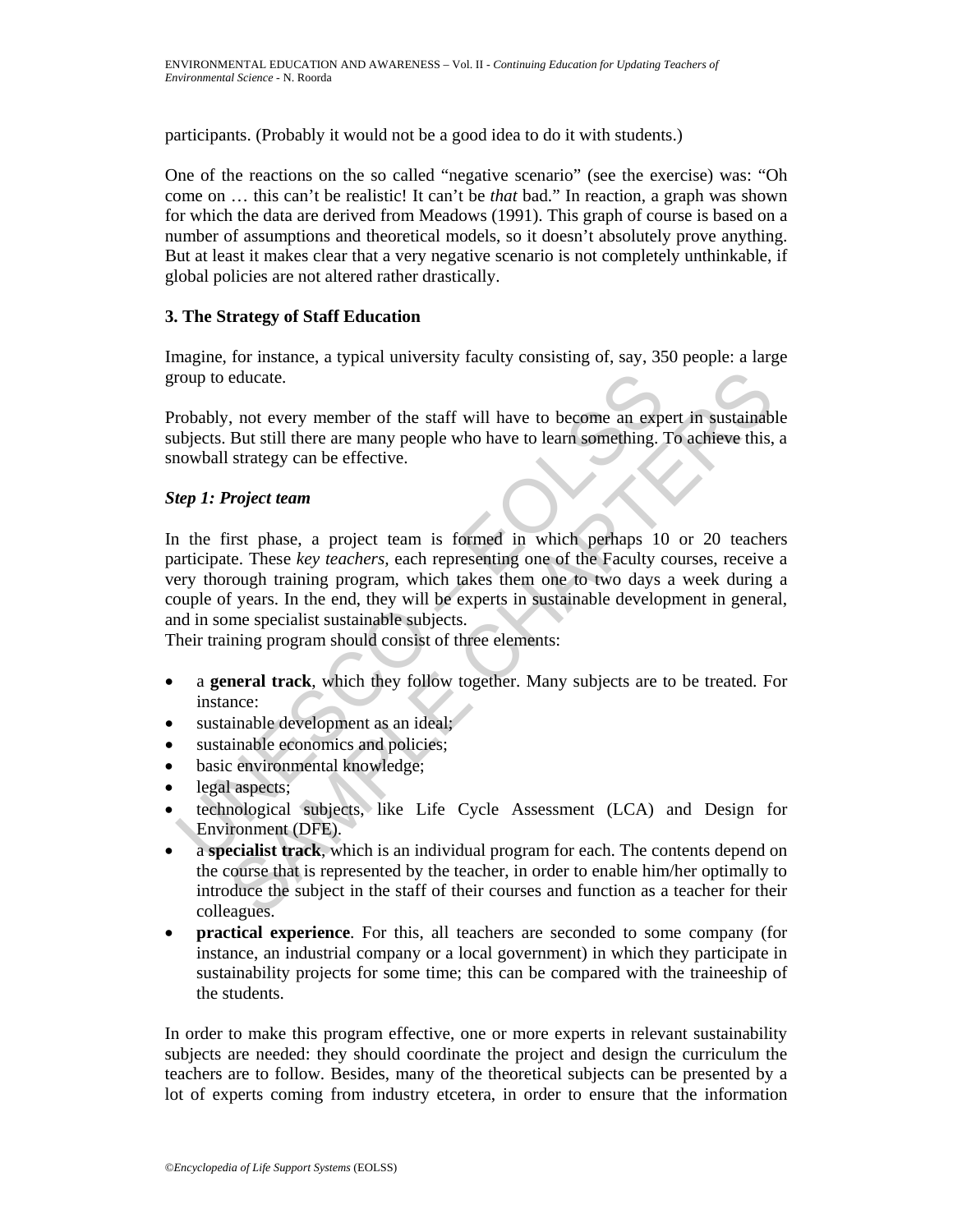given is relevant and up to date.

Probably, some learning books can be useful. A good example is "Factor Four" (Von Weiszäcker, 1998).

#### *Step 2: All personnel*

In the second phase, each and every teacher (and the other personnel, including the management) will go through an education program aiming at developing a general knowledge and understanding about sustainable development. This is important, because it will enable them to place their lessons in a sustainable framework.

It doesn't have to take much time: perhaps every staff member will be working on it for two or three days. (Of course, if you add all the hours of all the staff, you come to a large amount of time, and if you capitalize this, it is a rather large investment.)

doesn't have to take much time: perhaps every staff member will be<br>wo or three days. (Of course, if you add all the hours of all the staf<br>right argue amount of time, and if you capitalize this, it is a rather large inves<br>t thave to take much time: perhaps every staff member will be working on it for<br>cord days. (Of course, if you add all the hours of all the staff, you come<br>to out of time, and if you can all the hours of all the staff, you co The contents of this education program could perhaps resemble the general track of the project team; so, subjects are to be treated like an introduction on environmental effects, scarcity of materials and energy; an overview of possible solutions for these problems; the concept of sustainable development; some insight in sustainable policies; and something about the role of technology, cultural and structural elements, and economics.

Besides, something could be done about the links between sustainable development and other major global problems.

It would be best if the subjects are not only treated in a theoretical way, along the lines of traditional education: not a one way process in which the staff members are the listeners, the consumers of knowledge. It is important that they do something with, in order to achieve the goal of internalizing a sustainable way of thinking.

## *Step 3: Specialists*

And third, all members of the staff who are specialized in subjects that have something to do with sustainable technology are given a training in sustainable technology.

Of course, this has a much smaller scope than that of the key teachers (the project team), as it is only aiming at their individual specialties. On the other hand, the group to be trained is much larger, since almost every teacher will need *some* kind of specialist training.

Although external experts also have a part in this education program, it is coordinated and partially given by the key teachers.

#### **4. After the Starting Process**

After the starting project is completed, the situation will have to be maintained. A good way of doing this is, to keep the members of the project team together, and let them form a permanent nucleus of knowledge and experience about sustainable development,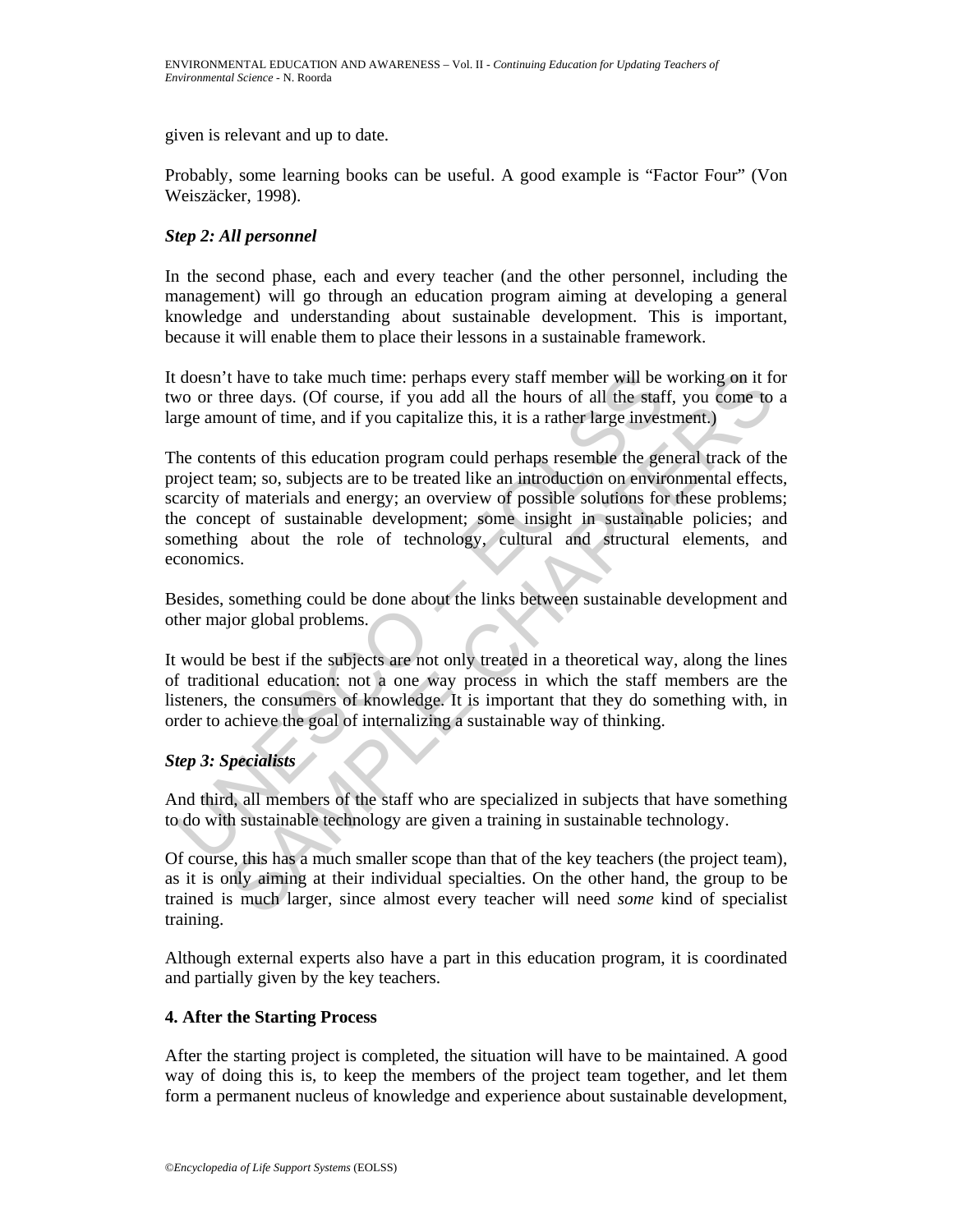#### a "*permanent sustainability expert group*".

Together, the members of this group can see to it that the knowledge of themselves and of their colleagues remains up to date. They will keep in close contact with leading industrial companies and with research centers. If necessary, they will start a new (probably smaller) project for staff education.

This will guarantee that the continuing process of staff development towards sustainability will not become an *ad hoc* process. Instead, the development plan will always be integrated in the overall policy of the university.

What this means, can be considered in terms originating from the so called "EFOM method" for quality management.

|                                                                                                                                                                                                                                                           |                | ethod" for quality management.         |                                                                                                                                                                                                                                                            |
|-----------------------------------------------------------------------------------------------------------------------------------------------------------------------------------------------------------------------------------------------------------|----------------|----------------------------------------|------------------------------------------------------------------------------------------------------------------------------------------------------------------------------------------------------------------------------------------------------------|
|                                                                                                                                                                                                                                                           |                | nereof) (see: Expert group HBO, 1999). | his method, originally designed for industrial companies by the European Foundation<br>or Quality Management (EFQM), has been adapted by a group of Dutch universities i<br>rder to be used for the quality management of university organizations (or par |
| ollowing this method, a university organization can be described with respect to sta<br>evelopment and sustainability as being in one of five possible stages, varying from<br>activity oriented" (where things happen mostly ad hoc) to "total quality". |                |                                        |                                                                                                                                                                                                                                                            |
| pplying these five stages to the above mentioned demand in the Copernicus Charte<br>ives the following five descriptions as in Table 1:                                                                                                                   |                |                                        |                                                                                                                                                                                                                                                            |
|                                                                                                                                                                                                                                                           | <b>Stage</b>   | Characteristic                         | <b>Description</b>                                                                                                                                                                                                                                         |
|                                                                                                                                                                                                                                                           | 1              | Activity oriented                      | Staff development in sustainability is dependant on<br>individual initiatives.                                                                                                                                                                             |
|                                                                                                                                                                                                                                                           | 2              | Process oriented                       | There is a budget for staff development in sustainability.                                                                                                                                                                                                 |
|                                                                                                                                                                                                                                                           |                |                                        | Plans for staff development in sust. are short term related.                                                                                                                                                                                               |
|                                                                                                                                                                                                                                                           | 3              | System oriented                        | Plans are related to a long term vision in sustainability.<br>Wishes of staff members are looked for, systematically.                                                                                                                                      |
|                                                                                                                                                                                                                                                           | $\overline{4}$ | Chain oriented                         | The university policy is based upon formulated goals<br>towards sustainability; staff development is deduced from it.                                                                                                                                      |
|                                                                                                                                                                                                                                                           | 5              | <b>Total Quality</b>                   | The policy is based upon societal and technical trends.<br>Feedback towards society takes place systematically.                                                                                                                                            |

### Table 1: Application of the five possible stages of EFQM method to Copernicus Charter Demand

It will be the duty of the permanent sustainability expert group, to see to it that the aspects of sustainable development continuing staff development will always be somewhere in the higher stages, preferably in stage 5.

Besides, the permanent sustainability expert group can be useful in the university organization in another way. Since the members are used to thinking in a sustainable way; they are naturally used to think strategically: by looking ahead for more than the usual three to five years, they are able to support the university management in the development and maintenance of the strategic policy of the university.